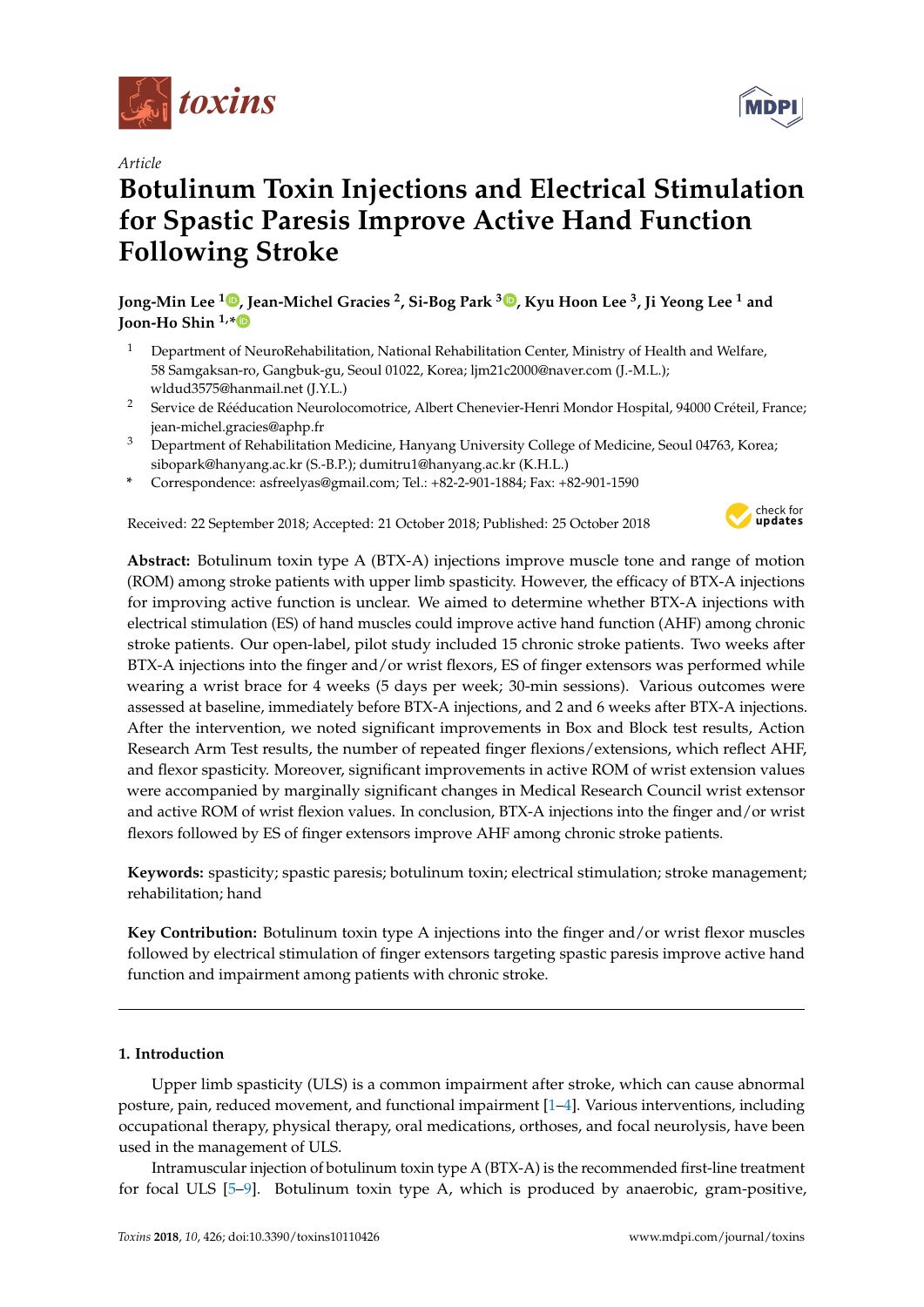spore-forming microorganisms from the genus *Clostridium*, is the most potent toxin among various serotypes, and its safety is well established [\[10,](#page-8-2)[11\]](#page-8-3). Its neurospecific activity, reversibility, and limited diffusion on local injection make it a safe and successful agent for symptoms characterized by hyperfunction of peripheral nerve terminals [\[12,](#page-8-4)[13\]](#page-8-5). Although BTX-A injections have been shown to improve muscle tone, range of motion, and physical global assessment findings, evidence regarding their efficacy for improving active upper limb function (e.g., moving/manipulating objects) is lacking [\[14,](#page-8-6)[15\]](#page-8-7). Indeed, systematic reviews have demonstrated that BTX-A has greater effects on passive function than on active function, and some studies have failed to show any improvements in active function with BTX-A treatment [\[4,](#page-7-1)[16\]](#page-8-8). These results might hinder active treatment with BTX-A, because the ultimate goal of rehabilitation is functional improvement.

Several explanations for the discrepancy between impairment and function have been proposed. First, most previous treatments have targeted spasticity per se, while factors other than hypertonicity are likely to be associated with active function, including stretch-sensitive paresis, overactivity of agonistic muscles, and learned non-use [\[2](#page-7-2)[,3](#page-7-3)[,15\]](#page-8-7). Second, optimal adjunct therapies following BTX-A injections have not been used, despite the need for adjuvant therapy to improve efficacy [\[17,](#page-8-9)[18\]](#page-8-10). The combination of modified constraint-induced movement therapy or active task-specific training with BTX-A injections has been shown to improve upper limb function among patients with chronic spastic hemiparesis [\[19](#page-8-11)[,20\]](#page-8-12). However, these approaches are not available for individuals with moderate-to-severe muscle weakness, prompting the need for commonly or easily applicable optimal adjunctive therapies to augment hand function. Third, although hand function is critical for upper limb function as an end-effector, few studies have targeted active function of the hand itself [\[21\]](#page-8-13). As hand spasticity is particularly disruptive, improvements in shoulder or elbow function may not be adequate to ensure overall functional improvement [\[22\]](#page-9-0). In addition, appropriate outcome measures related to both impairment and function, especially active hand function, have not been used [\[23–](#page-9-1)[25\]](#page-9-2). Although previous studies have used various outcome measures for upper limb function (e.g., disability assessment scale, motor activity log, and global self-assessment), none have focused on active hand function [\[20](#page-8-12)[,24](#page-9-3)[,26\]](#page-9-4). Fourth, standardized techniques for administering BTX-A are yet to be established, and thus there are variations in muscle selection, injection methods, and medication doses.

Many patients having ULS exhibit difficulty with finger extension, which is critical for gripping, grasping, and releasing movements. Thus, we hypothesized that relief of finger flexor spasticity following BTX-A treatment would help patients regain finger extensor strength, which would in turn improve hand function. Based on the findings of previous studies, we further hypothesized that electrical stimulation (ES) is a simple yet effective form of adjuvant therapy, as it facilitates muscle reeducation, including antagonist strengthening and agonist lengthening [\[27](#page-9-5)[,28\]](#page-9-6). Therefore, in the present preliminary study, we aimed to determine whether BTX-A injections targeting finger flexor spasticity with concomitant ES of finger extensors can improve active hand function and impairment among patients with chronic stroke.

## **2. Results**

Among the 15 included patients, 7 experienced cerebral infarction and 8 experienced intracerebral hemorrhage. Thirteen patients experienced lesions in the right hemisphere. The mean time from stroke was  $12.8 \pm 3.7$  months. All 15 patients completed the study, and none experienced adverse events.

# *2.1. Primary Outcomes*

After the intervention, there were significant improvements in Box and Block (BB)  $(\chi^2 = 6.50)$ ,  $p$  = 0.039), Action Research Arm Test (ARAT)-total ( $\chi^2$  = 6.29,  $p$  = 0.043), and ARAT-gross movement scores ( $\chi^2$  = 8.64,  $p$  = 0.013), which reflect active hand function (Table [1\)](#page-2-0). Post-hoc analysis confirmed that there were significant improvements in these outcomes in the T1–T3 phase. In addition, significant improvements in ARAT-total and ARAT-gross movement scores were observed in the T2–T3 and T1–T2 phases, respectively.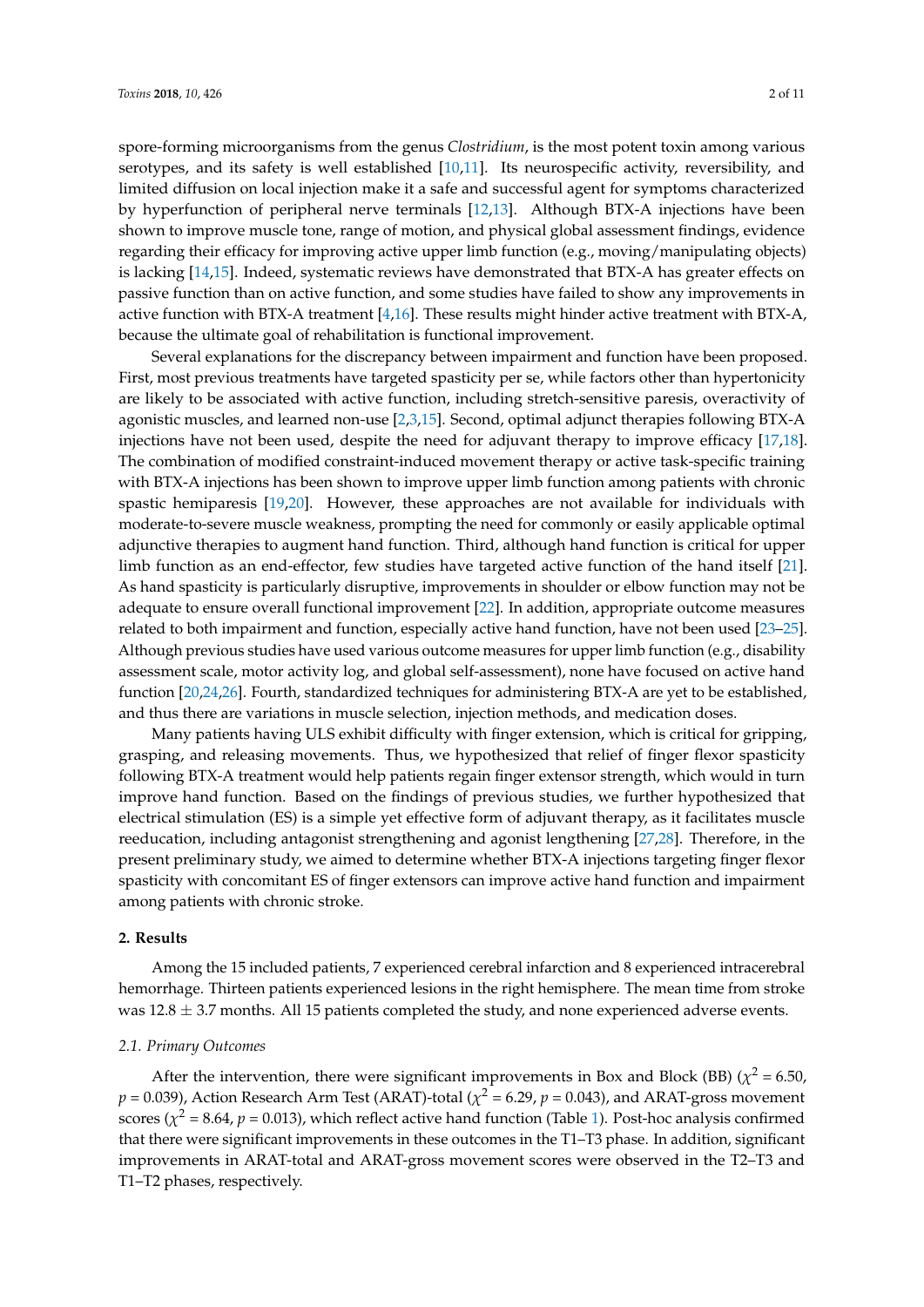<span id="page-2-0"></span>

| Outcome                    |                  |                 |                 |       |         | p <sup>T</sup> |         |
|----------------------------|------------------|-----------------|-----------------|-------|---------|----------------|---------|
|                            | T1               | T <sub>2</sub>  | T <sub>3</sub>  | $p^*$ | $T1-T2$ | $T2-T3$        | $T1-T3$ |
| <b>BB</b> test             | $3.07 \pm 3.85$  | $3.60 \pm 4.91$ | $4.67 \pm 5.25$ | 0.039 | 0.473   | 0.120          | 0.028   |
| <b>ARAT-total</b>          | $11.33 \pm 8.03$ | $11.27 + 7.71$  | $12.73 + 7.67$  | 0.043 | 1.000   | 0.036          | 0.044   |
| ARAT-grasp                 | $2.87 \pm 3.82$  | $3.00 \pm 3.98$ | $3.27 + 3.75$   | 0.276 | 0.854   | 0.334          | 0.276   |
| ARAT-grip                  | $2.13 \pm 2.07$  | $1.67 \pm 1.92$ | $2.53 \pm 1.92$ | 0.120 | 0.141   | 0.059          | 0.257   |
| <b>ARAT-gross movement</b> | $5.67 \pm 2.16$  | $5.93 \pm 2.15$ | $6.27 + 2.37$   | 0.013 | 0.046   | 0.096          | 0.021   |
| <b>ARAT-pinch</b>          | $0.67 \pm 1.23$  | $0.67 \pm 0.98$ | $0.67 \pm 0.98$ | 1.000 | 1.000   | 1.000          | 1.000   |

**Table 1.** Changes in primary outcome measures over time.

Data are presented as mean  $\pm$  standard deviation. Outcomes were assessed at immediately before (T1), 2 weeks (T2), and 6 weeks of BTX-A injections (T3). \* Friedman test; † Post-hoc Wilcoxon signed-rank test between T1 and T2, between T2 and T3, and between T1 and T3. ARAT: Action Research Arm Test, BB: Box and Block.

## *2.2. Secondary Outcomes*

Repeat-finger extensor/extension (FE) values showed significant increases ( $\chi^2$  = 10.00,  $p$  = 0.007) in the T1–T3 and T2–T3 phases. Active-FE values showed marginally significant increases during the T2–T3 phase ( $\chi^2$  = 5.615,  $p$  = 0.060).

Flexor spasticity significantly decreased (Modified Ashworth Scale for wrist flexor/flexion (MAS-WF):  $\chi^2$  = 8.40,  $p$  = 0.015; MAS for finger flexor/flexion (MAS-FF):  $\chi^2$  = 20.18,  $p$  < 0.001), and post-hoc tests revealed significant differences in the T1–T2 and T1–T3 phases, but not in the T2–T3 phase (Table [2\)](#page-2-1). Significant increases in active range of motion for wrist extensor/extension (AROM-WE) values ( $\chi^2$  = 9.08,  $p$  = 0.011) were accompanied by marginally significant increases in Medical Research Council WE (MRC-WE) ( $\chi^2$  = 6.00,  $p$  = 0.05) and AROM-WF ( $\chi^2$  = 6.00,  $p$  = 0.05) values. Post-hoc analyses demonstrated that AROM-WE values were higher at T3 than at T1 or T2 and that MRC-WE values significantly increased from T1 to T3. No significant changes were noted for other secondary outcomes, such as the Quick Disabilities of Arm, Shoulder, and Hand (QDASH) score  $(\chi^2 = 3.636, p = 0.162).$ 

**Table 2.** Changes in secondary outcome measures over time.

<span id="page-2-1"></span>

| Outcome               |                        |                   |                         |         |         | $p^+$   |         |
|-----------------------|------------------------|-------------------|-------------------------|---------|---------|---------|---------|
|                       | <b>T2</b><br><b>T1</b> |                   | T <sub>3</sub><br>$p^*$ |         | $T1-T2$ | $T2-T3$ | $T1-T3$ |
| Active-FE             | $1.73 \pm 0.88$        | $2.00 \pm 0.85$   | $2.20 \pm 0.94$         | 0.060   | 0.102   | 0.180   | 0.053   |
| Distance-FP (cm)      | $2.58 \pm 3.12$        | $3.80 \pm 3.02$   | $3.67 \pm 2.58$         | 0.212   | 0.023   | 0.655   | 0.027   |
| <b>Repeat-FE</b>      | $2.07 \pm 1.58$        | $2.27 \pm 1.16$   | $3.13 \pm 1.77$         | 0.007   | 0.558   | 0.017   | 0.008   |
| Thumb opposition      | $0.07 \pm 0.26$        | $0.13 \pm 0.35$   | $0.33 \pm 0.62$         | 0.223   | 0.317   | 0.180   | 0.102   |
| <b>MAS-WF</b>         | $2.13 \pm 0.35$        | $1.80 \pm 0.41$   | $1.73 \pm 0.46$         | 0.015   | 0.025   | 0.317   | 0.014   |
| <b>MAS-WE</b>         | $0.20 \pm 0.41$        | $0.13 \pm 0.35$   | $0.07 \pm 0.26$         | 0.223   | 0.317   | 0.317   | 0.157   |
| <b>MAS-FF</b>         | $2.33 \pm 0.49$        | $1.67 \pm 0.49$   | $1.60 \pm 0.51$         | < 0.001 | 0.002   | 0.317   | 0.001   |
| <b>MAS-FE</b>         | $0.07 \pm 0.26$        | $0.00 \pm 0.00$   | $0.00 \pm 0.00$         | 0.368   | 0.317   | 1.000   | 0.317   |
| <b>MRC-WF</b>         | $2.40 \pm 0.91$        | $2.40 \pm 0.91$   | $2.53 \pm 0.83$         | 0.135   | 1.000   | 0.157   | 0.157   |
| <b>MRC-WE</b>         | $2.27 \pm 0.88$        | $2.40 \pm 0.74$   | $2.53 \pm 0.83$         | 0.050   | 0.157   | 0.157   | 0.046   |
| <b>MRC-FF</b>         | $2.60 \pm 0.51$        | $2.60 \pm 0.51$   | $2.67 \pm 0.49$         | 0.717   | 1.000   | 0.317   | 0.564   |
| <b>MRC-FE</b>         | $1.47 \pm 0.64$        | $1.60 \pm 0.63$   | $1.67 \pm 0.62$         | 0.097   | 0.157   | 0.317   | 0.083   |
| AROM-WF $(°)$         | $46.67 \pm 26.37$      | $46.67 \pm 26.37$ | $49.33 \pm 23.44$       | 0.050   | 1.000   | 0.102   | 0.102   |
| AROM-WE $(°)$         | $32.67 \pm 26.04$      | $33.67 \pm 25.53$ | $38.00 \pm 24.55$       | 0.011   | 0.396   | 0.024   | 0.023   |
| AROM-RD $(°)$         | $4.67 \pm 7.42$        | $5.33 \pm 6.40$   | $6.67 \pm 7.24$         | 0.174   | 0.564   | 0.157   | 0.083   |
| $AROM-UD$ ( $\circ$ ) | $4.67 \pm 6.40$        | $5.33 \pm 6.40$   | $5.33 \pm 6.40$         | 0.368   | 0.317   | 1.000   | 0.317   |
| Grip strength (kg)    | $0.27 \pm 1.03$        | $0.13 \pm 0.52$   | $0.33 \pm 1.05$         | 0.223   | 0.317   | 0.180   | 0.317   |
| <b>ODASH</b>          | $56.88 \pm 17.22$      | $54.65 \pm 14.88$ | $53.87 \pm 16.54$       | 0.162   | 0.220   | 0.529   | 0.058   |

Data are presented as mean  $\pm$  standard deviation. Outcomes were assessed at immediately before (T1), 2 weeks (T2), and 6 weeks of BTX-A injections (T3). \* Friedman test; † Post-hoc Wilcoxon signed-rank test between T1 and T2, between T2 and T3, and between T1 and T3. FE: finger extensor/extension, FP: fingertip to the palm, MAS: Modified Ashworth Scale, WF: wrist flexor/flexion, WE: wrist extensor/extension, FF: finger flexor/flexion, MRC: Medical Research Council, AROM: active range of motion, RD: radial deviation, UD: ulnar deviation, QDASH: Quick Disabilities of Arm, Shoulder, and Hand, °: degree.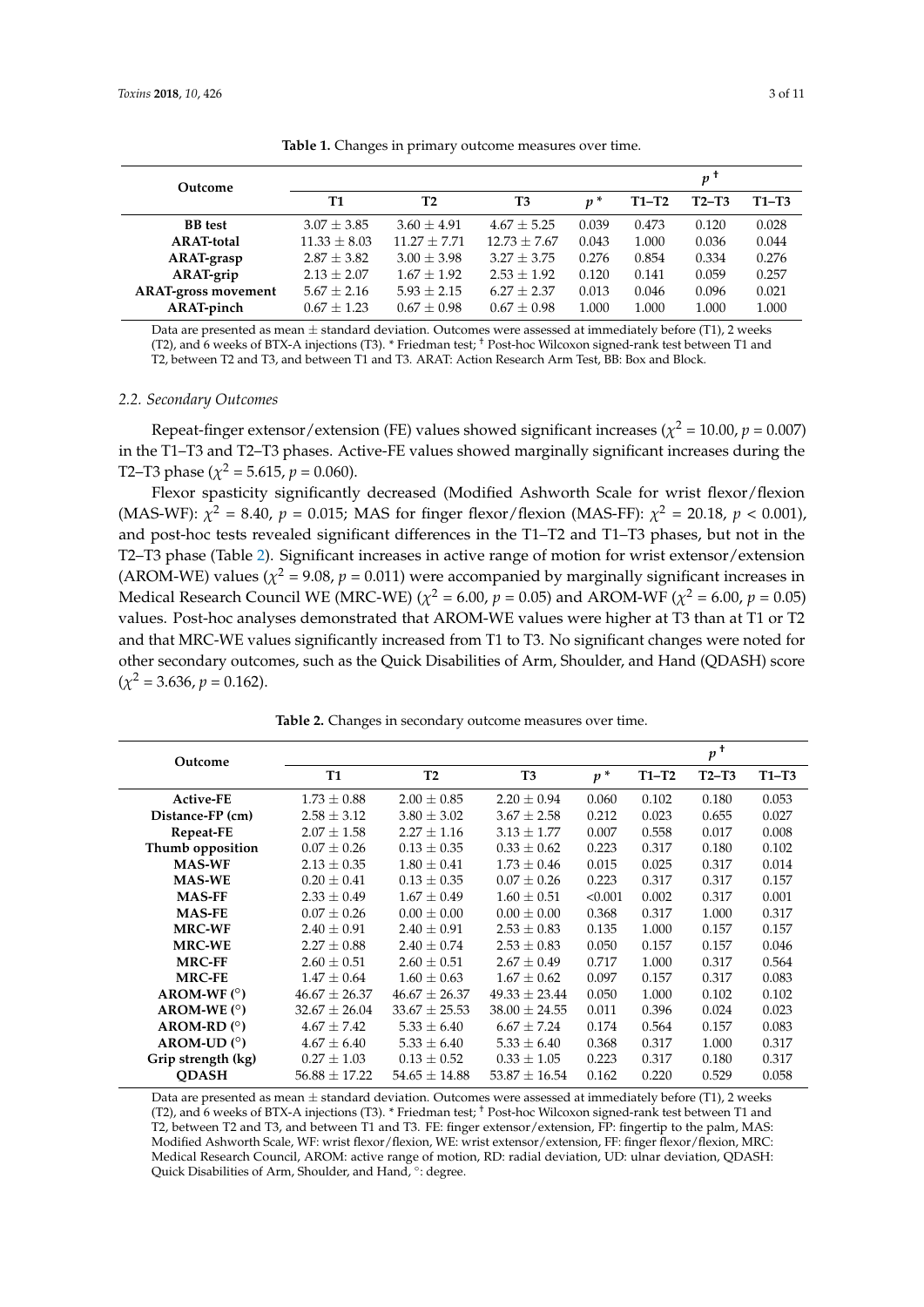# **3. Discussion**

In the present study, we attempted to examine the efficacy of BTX-A treatment targeting finger flexor spasticity and concomitant ES for improving active hand function in the chronic phase of stroke. We found that BTX-A injections into the flexor muscles of the fingers and wrist followed by ES improved active hand function, as indicated by significant improvements in BB, ARAT (ARAT-total, ARAT-gross movement), and Repeat-FE scores. These findings are in contrast to those of previous studies, which failed to demonstrate improvements in active function after BTX-A treatment among patients with chronic stroke [\[29](#page-9-7)[–31\]](#page-9-8).

These discrepancies may be explained by our concept of intervention, as we considered treatment according to spastic paresis rather than flexor muscle spasticity only [\[2](#page-7-2)[,3\]](#page-7-3). Overactivity of flexor muscles due to spasticity impedes finger and wrist extension, aggravating stretch-sensitive paresis and inhibiting voluntary recruitment of extensors. Similarly, a previous study demonstrated co-activation of spastic flexors and weak extensors [\[32\]](#page-9-9). Rehabilitation strategies often focus on finger/wrist flexors, as most hand functions are related to flexor movement (e.g., grasping, pinching, and manipulating objects). However, many patients with ULS following stroke exhibit difficulty with finger extension, which is needed to initiate hand grip and grasp. Thus, we attempted to restore the balance between the flexors and extensors of the wrist/fingers by targeting asymmetrical spastic paresis in two main steps (BTX-A injections and ES with a wrist brace).

Botulinum toxin type A injections to finger/wrist flexors reduced involuntary activation of the flexor muscles and further led to "therapeutic weakness" [\[33\]](#page-9-10). However, such weakness is only observed when the doses of BTX-A administered at the flexor digitorum superficialis and profundus are much larger than the doses recommended by the current consensus report [\[34](#page-9-11)[,35\]](#page-9-12). Therapeutic weakening of the agonistic finger/wrist flexors allowed for restoration of antagonistic finger/wrist extensor function by reducing reciprocal inhibition from the flexors, stretch-induced paresis, agonistic flexor overactivity, and reflex tone [\[2](#page-7-2)[,3,](#page-7-3)[36\]](#page-9-13).

Improved balance between agonist and antagonist muscles was accomplished with proprioceptive discharge reduction via group-IA afferents [\[37,](#page-9-14)[38\]](#page-9-15). Botulinum toxin type A decreased afferent input of the muscle spindles and their stretch sensitivity. Presynaptic acetylcholine release block with BTX-A was more profound and earlier in gamma-motoneurons than in alpha-motoneurons. From the viewpoint of cortical activity, this BTX-A effect on proprioception is important because abnormal spindle activity generating irregular proprioceptive input may result in abnormal intracortical inhibition and cortical excitability [\[39\]](#page-9-16). Similarly, BTX-A-induced spasticity relief was associated with central sensorimotor activation change, which was likely mediated by an altered afferent input from spastic muscles [\[40\]](#page-9-17). Moreover, BTX-A reduced the activation of the contralateral putamen and thalamus via modulation of basal ganglia activation [\[41\]](#page-9-18).

On the other hand, fascicle selection was tailored to each patient, and a flexible dosing regimen was utilized to ensure the appropriate level of weakness without inadvertent over-weakness. This may explain why we observed significant changes in ARAT-gross movement and MAS-WF/finger flexor/flexion (FF) values, but not MRC-WF/FF values or functional deterioration, between T1 and T2.

We subsequently utilized ES to facilitate target muscle (finger/wrist extensor) contraction, which has been difficult to achieve owing to increased flexor tone. ES enabled reeducation, stretching, and strengthening of the extensor muscles [\[28\]](#page-9-6). This selective facilitation of agonistic extensor muscles resulted in significant improvements in AROM-WE between T2 and T3, rather than improvements in AROM-WF. Concordantly, active function-related improvements were observed in ARAT-total, ARAT-gross movement, Repeat-FE, and Active-FE values during this phase, but not between T1 and T2.

Such differences between T1–T2 and T2–T3 may explain the discrepancies between active and passive functions following BTX-A treatment [\[42\]](#page-10-0). Our findings suggest that spasticity control is insufficient for restoring active function and that concomitant interventions selectively facilitating agonist muscles are necessary to improve outcomes. Notably, cyclic ES of both finger flexors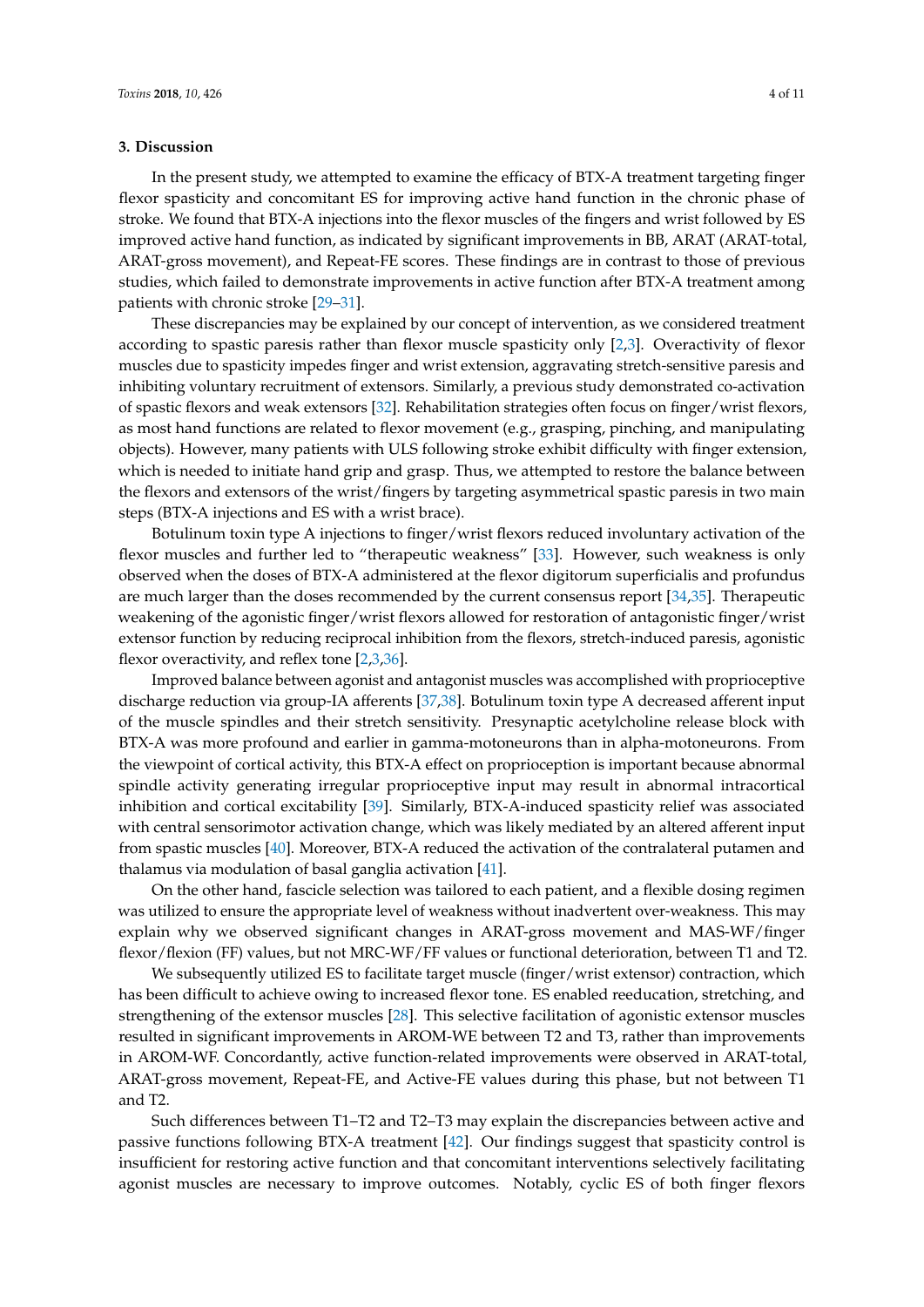and extensors following BTX-A injections has not been shown to be associated with functional improvements [\[25\]](#page-9-2), suggesting that such interventions should target agonist function rather than antagonist spasticity per se.

In addition, we utilized a wrist brace to maximize finger extension during ES while reducing unwanted wrist or metacarpophalangeal joint hyperextension. Full finger extension is difficult during concomitant wrist extension owing to passive tension that results from the muscle insertion pattern of two-joint finger flexor muscles. The wrist brace maintained the wrist/metacarpophalangeal joints in a neutral position to allow sufficient extension of the distal or proximal interphalangeal joints, and it may have decreased stretch-sensitive paresis of the finger extensors.

In the present study, we attempted to utilize comprehensive hand-relevant outcome measures for both impairment (MRC, MAS, and AROM) and active function (ARAT and BB). We also utilized measures specific to hand function, particularly finger extension (Active FE, Distance-FP, Repeat-FE, and grip strength). These various measures assessed at different time points helped classify the effects of our intervention in terms of spastic paresis. Recently, goal attainment scales have been used to determine individualized, focal changes following BTX-A injections [\[43\]](#page-10-1). However, such scales do not measure objective outcomes but rather measure subjective achievement according to the opinions of the physicians and patients [\[44\]](#page-10-2). Therefore, we believe that the objective scales utilized in the present study are more appropriate than goal attainment scales for determining focal functional changes in clinical trials.

According to the QDASH results, no improvement in subjective upper limb function was observed, and this is likely due to the small yet significant objective change over the course of the intervention. Further studies should examine whether both subjective and objective improvements in upper limb function can be observed in select groups of patients, such as those in the subacute phase of stroke and those with some level of strength in the wrist/finger extensors.

The present study had several limitations. First, as this was not a randomized controlled trial, it is difficult to conclude whether our intervention would outperform other interventions or whether the combination of BTX-A injections and ES is more effective than either approach alone. Second, we did not measure outcomes at 12 weeks, when the effects of BTX-A can no longer be observed [\[45\]](#page-10-3). Finally, we did not take into account thumb function. Considering that thumb function accounts for 40% of hand performance, future studies should investigate the efficacy of our intervention with regard to thumb function [\[46\]](#page-10-4).

# **4. Conclusions**

Our findings indicate that BTX-A injections into the finger and/or wrist flexor muscles followed by ES of finger extensors improve active hand function and impairment among patients with chronic stroke. The present results support the notion that interventions targeting spastic paresis, rather than spasticity per se, may improve active hand function.

# **5. Materials and Methods**

The present open-label, pilot study included 15 patients (14 men; 14 right-handed individuals; mean age,  $44.7 \pm 15.0$  years; age range, 22–74 years; Table [3\)](#page-5-0) from the stroke unit of a rehabilitation hospital between March 2016 and February 2017. Patients engaged in inpatient rehabilitation programs at the time of enrollment were allowed to continue therapy throughout the intervention, and anti-spasticity medications were continued at current or reduced doses or were discontinued. The study was approved by the ethics review board of our rehabilitation hospital (NRC-2016-02-011), and all participants provided written informed consent prior to enrollment. The study was registered with <ClinicalTrials.gov> (number NCT 03549975, 29 March 2016).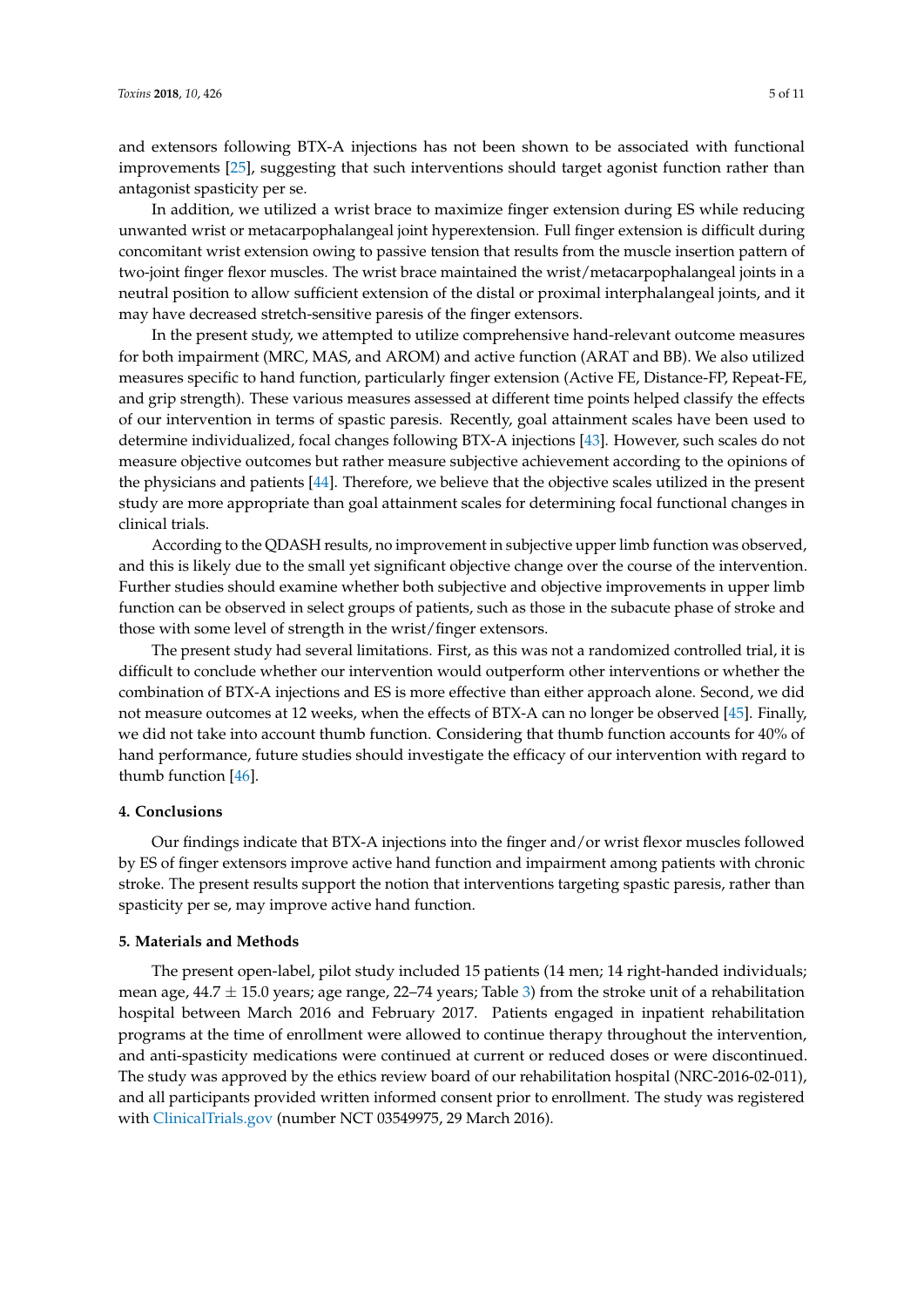<span id="page-5-0"></span>

| Patient        | <b>Stroke</b><br>Type | Lesion<br>Side | <b>Time from Stroke</b><br>(Months) | Dominant<br>Hand | Injection Site (Dosage in Units)                                                                                                       |
|----------------|-----------------------|----------------|-------------------------------------|------------------|----------------------------------------------------------------------------------------------------------------------------------------|
| 1              | Ischemic              | Rt.            | 11.5                                | Rt.              | FCU (25), FDP 2/3/4/5 (10/20/20/10), FDS<br>$2/3/4/5$ (20/30/25/15), FPL (25)                                                          |
| $\overline{2}$ | Ischemic              | Rt.            | 10.9                                | Rt.              | FCU (25), FDP 2/3/4 (15/20/15), FDS 2/3/4/5<br>$(25/25/30/15)$ , FPL $(30)$                                                            |
| 3              | Hemorrhagic           | Rt.            | 13.2                                | Rt.              | FCU (40), FDP 2/3/4 (10/15/15), FDS 2/3/4/5<br>$(25/30/35/20)$ , FPB $(10)$ , FPL $(30)$ , PT $(50)$                                   |
| 4              | Hemorrhagic           | Rt.            | 17.4                                | Rt.              | AP (10), BB (40), brachialis (50), FDP 2/3/4/5<br>$(10/15/15/5)$ , FDS $2/3/4/5$ $(25/35/40/15)$ , FPL $(40)$                          |
| 5              | Ischemic              | Rt.            | 18.9                                | Rt.              | AP (10), brachialis (55), FDP 2/3/4 (10/10/10), FDS<br>$2/3/4/5$ (30/40/35/20), FPL (40), PT (40)                                      |
| 6              | Ischemic              | Rt.            | 10.2                                | Rt.              | FCU (30), FDP 2/3/4/5 (10/20/10/10), FDS<br>$2/3/4/5$ (25/25/20/15), FPB (5), FPL (25), PT (20)                                        |
| 7              | Hemorrhagic           | Lt.            | 12.6                                | Rt.              | Brachialis (60), FCU (40), FDP 2/3/4 (10/10/15),<br>FDS 2/3/4/5 (25/35/30/15), FPL (20), PT (40)                                       |
| 8              | Ischemic              | Lt.            | 13                                  | Rt.              | Brachialis (60), deltoid (20), FDP 2/3/4/5<br>$(15/15/10/10)$ , FDS $2/3/4/5$ $(30/40/30/10)$ , FPB<br>$(10)$ , FPL $(30)$ , PT $(20)$ |
| 9              | Hemorrhagic           | Rt.            | 10.3                                | Lt.              | Brachialis (60), deltoid (20), FDP 2/3/4/5<br>$(15/15/10/10)$ , FDS $2/3/4/5$ $(30/40/30/10)$ , FPB<br>$(10)$ , FPL $(30)$ , PT $(20)$ |
| 10             | Hemorrhagic           | Rt.            | 20.3                                | Rt.              | AP (10), FCU (30), FDS 2/3/4 (10/15/10), FPB (10),<br>FPL (20), lumbricals (10)                                                        |
| 11             | Ischemic              | Rt.            | 8.6                                 | Rt.              | AP (10), FCU (30), FDP 2/3/4/5 (5/10/10/5), FDS<br>$2/3/4/5$ (20/30/20/10), FPL (20)                                                   |
| 12             | Ischemic              | Rt.            | 7.2                                 | Rt.              | AP (10), BB (40), FDP 2/3/5 (10/10/5), FDS 2/3/4/5<br>$(30/35/20/10)$ , FPL $(30)$                                                     |
| 13             | Hemorrhagic           | Rt.            | 9.8                                 | Rt.              | AP (15), FDP 2/3/4 (5/10/5), FDS 2/3/4/5<br>$(10/20/15/5)$ , FPL $(15)$                                                                |
| 14             | Hemorrhagic           | Rt.            | 12.8                                | Rt.              | FDP 2/3/4/5 (30/30/35/25), FDS 2/3/4 (10/15/15),<br>FPL (30), opponens (5)                                                             |
| 15             | Hemorrhagic           | Rt.            | 14.9                                | Rt.              | Brachialis (50), brachioradialis (20), FCU (30), FDP<br>$2/3/4$ (15/15/15), FDS $2/3/4/5$ (35/40/30/20), FPL<br>(30)                   |

**Table 3.** Clinical characteristics of the study population.

AP: adductor pollicis, BB: biceps brachii, FCU: flexor carpi ulnaris, PT: pronator teres, FDP: flexor digitorum profundus, FDS: flexor digitorum superficialis, FPB: flexor pollicis brevis, FPL: flexor pollicis longus, Rt.: right, Lt.: left.

#### *5.1. Inclusion and Exclusion Criteria*

The inclusion criteria were as follows: (1) age older than 18 years; (2) hemiplegic ULS secondary to unilateral ischemic or hemorrhagic stroke; (3) finger and wrist flexor spasticity graded at least 1+ on the MAS; and (4) stroke occurrence at least 6 months prior to enrollment. The exclusion criteria were as follows: (1) fixed contracture of the wrist or hand; (2) previous ULS treatment with neurolytic therapy, surgery, or BTX-A injection; (3) presence of any active implanted device; (4) presence of any neurological disorder causing motor deficit or spasticity, other than stroke; (5) inability to cooperate for all outcome measure-related tasks secondary to cognitive impairment or aphasia; (6) pregnancy, planned pregnancy, or lactation; and (7) contraindication for BTX-A treatment.

## *5.2. Intervention*

# 5.2.1. BTX-A Administration

Patients received BTX-A (onabotulinumtoxin A, Botox; Allergan Inc., Irvine, KY, USA) injections at week 0. The dilution of BTX-A was standardized, such that each vial of BTX-A (100 U) was diluted with 2 mL of normal saline (5 U/0.1 mL). A physician with experience in BTX-A treatment performed clinical evaluations of ULS and freely selected the target muscle and dose according to the pattern and severity of ULS in each patient. BTX-A injections were then administered under ultrasonographic guidance (ACCUVIX XG; Medison, Seoul, Korea). Injections at the flexor digitorum superficialis and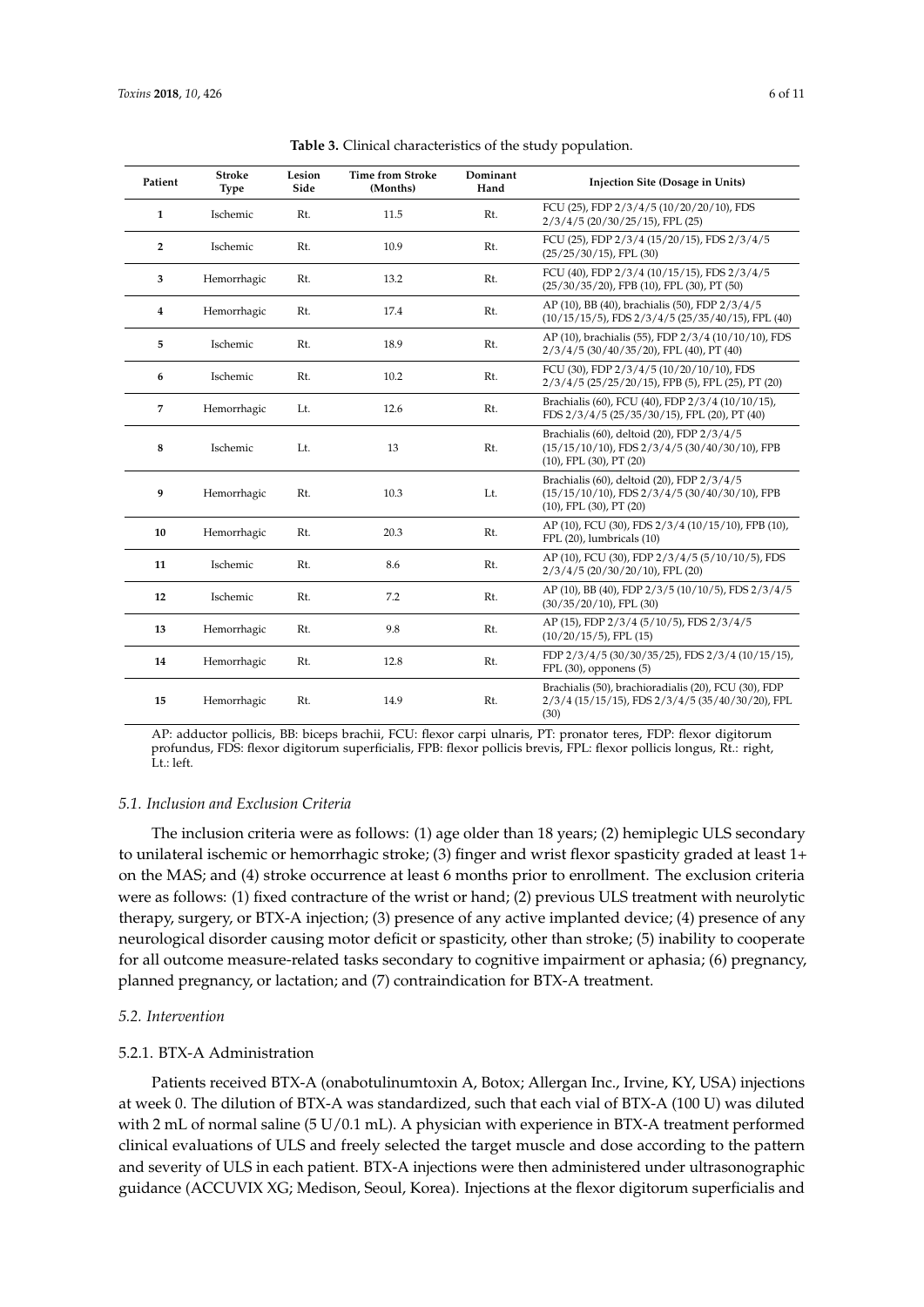profundus were administered by tailoring fascicle selection to each patient and by adopting a flexible dosing regimen. In each patient, the total BTX-A dose did not exceed 360 U. The dosages and injection sites are listed in Table [3.](#page-5-0)

# 5.2.2. ES with a Wrist Brace

After 2 weeks of BTX-A injections, patients received ES of finger extensors while wearing a wrist brace for 4 weeks. ES was administered 5 days per week during 30-min sessions by trained occupational therapists, using a Novastim CU-FS1 unit (CU, Medical, Seoul, Korea). During ES, each patient was seated in a chair with the affected arm resting on a table and with a small pillow supporting the pronated forearm. Cyclic ES was administered to induce muscle contractions, using biphasic pulses (frequency, 50 Hz; pulse duration, 200  $\mu$ s) delivered for 6 s (ramp up, 1 s; ramp down, 2 s), with a 12-s burst-off. Two surface electrodes ( $5 \times 5$  cm) were placed over the extensor digitorum communis. The amplitude of stimulation was adjusted to elicit adequate finger extension for a sufficient range of motion against gravity, without pain.

The wrist brace (National Rehabilitation Center, Seoul, Korea) used during ES was made of soft fabric, and it covered the area from the wrist to the metacarpophalangeal joint. Two metal bars were attached to the volar and dorsal regions of the brace to immobilize the wrist in a neutral position. This immobilization ensured that ES could induce selective distal or proximal interphalangeal joint extension while overcoming unwanted simultaneous wrist or metacarpophalangeal joint extension. A Velcro strap was used to restrain the dorsal and volar sides of the brace.

# *5.3. Outcome Measures*

We recorded baseline characteristics, including sex, age, stroke type, brain lesion side, time since stroke, and handedness. Primary and secondary outcomes were assessed at baseline (week −1, T0), immediately before BTX-A injections (week 0, T1), and 2 weeks (week 2, T2) and 6 weeks (week 6, T3) after BTX-A injections, by an experienced research occupational therapist. For further screening, we evaluated changes in outcomes between T0 and T1. Patients exhibiting changes between these two time points were excluded from the study. We examined the effects of BTX-A at 2 weeks, as previous studies have indicated that BTX-A shows maximum efficacy between 1 and 2 weeks after treatment [\[47\]](#page-10-5). Outcomes at T3 represented the combined effects of BTX-A and ES with a wrist brace (Figure [1\)](#page-6-0).

<span id="page-6-0"></span>

**Figure 1.** Experimental design. Primary and secondary outcomes are assessed at baseline (week 1, **Figure 1.** Experimental design. Primary and secondary outcomes are assessed at baseline (week 1, T0), immediately before BTX-A injections (week  $0$ , T1), and 2 weeks (week 2, T2) and 6 weeks (week  $6$ , T3) after BTX-A injections, by an experienced research occupational therapist. Patients exhibiting changes in outcomes between T0 and T1 were excluded. BTX-A: botulinum toxin type A, ES: electrical stimulation.<br>.

# 5.3.1. Primary Outcomes

The primary outcomes were changes in patient results in the BB test and ARAT between T1 intervention. The BB test is a reliable and validated measure of unilateral gross manual dexterity, in which participants are required to pick up a 1-inch block, lift it over a partition, and then release it within a target area as many times as possible within 60 s [\[48\]](#page-10-6). The ARAT is a reliable and validated measure of arm function using observational methods with the following four subsections: grasp, grip, pinch, and gross movement. It comprises 19 items rated using a 4-point ordinal scale  $(0-3)$ . Thus, measure of arm function using observation using  $\frac{1}{2}$  subsections: grasp, grasp, grasp, grasp, grasp, grasp, grasp, grasp, grasp, grasp, grasp, grasp, grasp, grasp, grasp, grasp, grasp, grasp, grasp, grasp, grasp, gra and T3, which represent changes in the active function of the upper limb following the present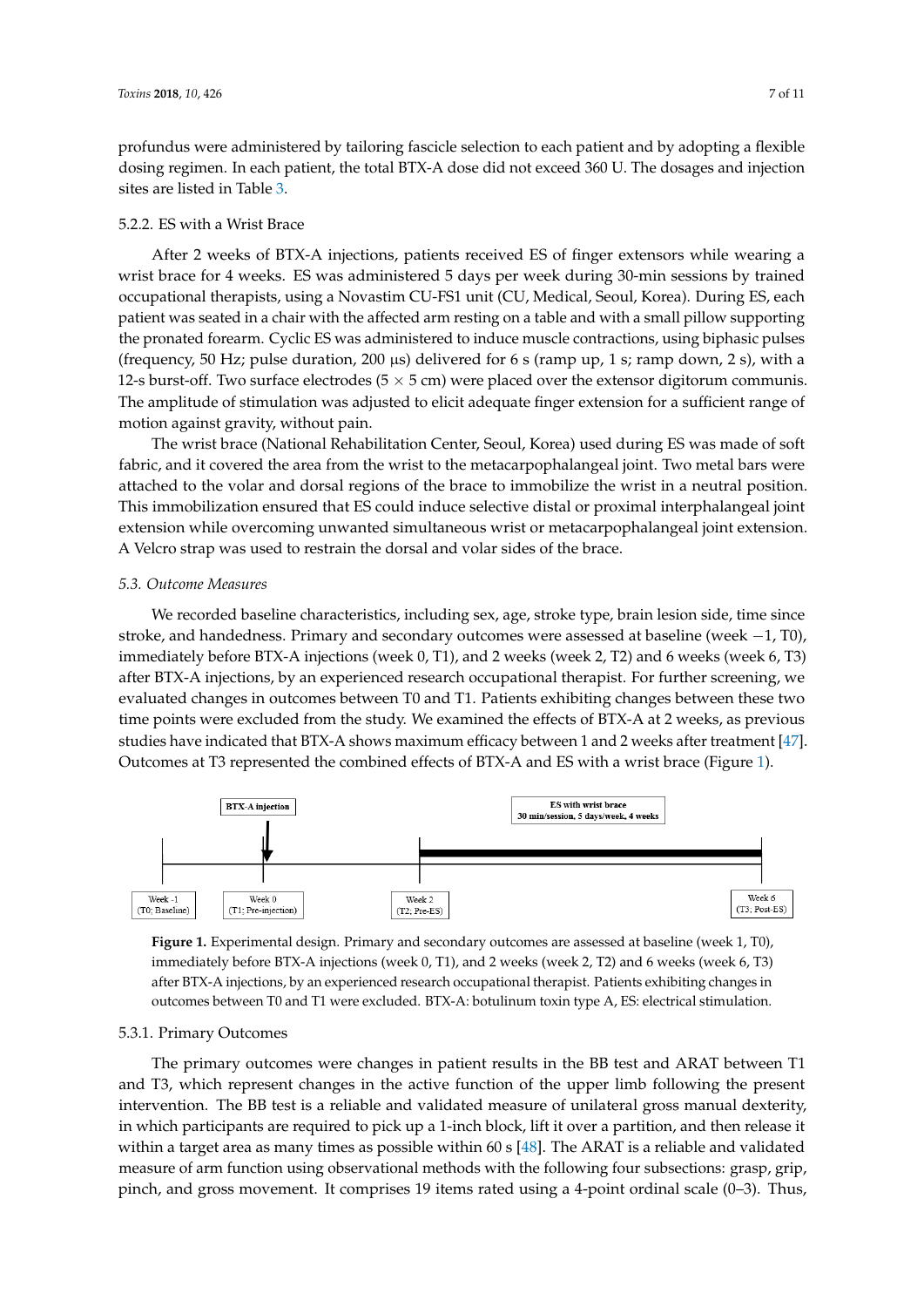the total scores on the ARAT range from 0 (failure to perform all movements; patients cannot perform any part of the test) to 57 (all movements are performed normally) [\[49\]](#page-10-7).

# 5.3.2. Secondary Outcomes

Hand-specific active function was assessed according to active finger extension (Active-FE), the maximum distance from the fingertip to the palm (Distance-FP), the number of repeated finger flexion/extension movements within 20 s (Repeat-FE), the rating of active thumb opposition (Thumb-opposition), and grip strength as measured using the Jamar dynamometer (Sammons Preston, Bolingbrook, IL, USA). Active-FE was rated using a 5-point ordinal scale (0 = no movement, 4 = functional extension of all digits) by reviewing a video clip [\[50\]](#page-10-8). Distance-FP (cm) values were obtained by measuring the distance from the middle fingertip to the mid-palmar crease [\[51\]](#page-10-9). Thumb-opposition was rated using a 7-point scale  $(1 =$  to the distal phalanx of the index finger,  $7 =$  to the medial phalanx of the small finger) [\[51\]](#page-10-9).

Upper limb impairment was assessed according to MAS scores for the wrist and finger flexors/extensors (MAS-WF/WE/FF/FE), MRC grades for wrist and finger flexor/extensor strength (MRC-WF/WE/FF/FE), and active range of motion for wrist flexion/extension (AROM-WF/WE) and radial/ulnar deviation (AROM-RD/UD) as determined through goniometric measurement. Modified Ashworth Scale grades of spasticity were converted from 1+, 2, 3, and 4 to 2, 3, 4, and 5, respectively [\[52\]](#page-10-10).

Subjective general upper limb function was evaluated using the self-reported QDASH scale. The QDASH scale consists of 11 items regarding physical function and symptoms during the previous week, and the total scores range from 0 (no disability) to 100 (most severe disability) [\[53\]](#page-10-11).

## *5.4. Statistical Analysis*

For all outcome measures, the Friedman test was used to determine the overall change from pre-intervention (T1) to post-intervention (T2)/follow-up (T3). When the Friedman test yielded significant results, various pairwise comparisons were performed using post-hoc Wilcoxon signed-rank tests in order to determine the effect of each intervention (BTX-A/ES). All statistical analyses were performed using SPSS 20.0 (IBM SPSS Statistics, IBM Corporation, Armonk, NY, USA). The level of statistical significance was set at  $p < 0.05$ .

**Author Contributions:** Conceptualization, J.-M.L., J.-M.G. and J.-H.S.; methodology, J.-H.S.; software, J.Y.L.; validation, S.-B.P. and K.H.L.; formal analysis, J.-M.L.; investigation, J.Y.L.; resources, S.-B.P.; data curation, K.H.L.; writing—original draft preparation, J.-M.L.; writing—review and editing, J.-H.S.; visualization, J.-M.L.; supervision, J.-H.S.; project administration, J.-H.S.; funding acquisition, J.-H.S.

**Funding:** This research was funded by the Translational Research Center for Rehabilitation Robots, National Rehabilitation Center, Ministry of Health and Welfare, Republic of Korea, grant number NRCTR-IN14002, NRCTR-IN15002.

**Conflicts of Interest:** Jean-Michel Gracies served as a consultant on advisory boards for and received research grant support from Allergan, Ipsen, and Merz. The funders had no role in the design of the study; in the collection, analyses, or interpretation of data; in the writing of the manuscript; or in the decision to publish the results.

# **References**

- <span id="page-7-0"></span>1. Sommerfeld, D.K.; Eek, E.U.-B.; Svensson, A.-K.; Holmqvist, L.W.; von Arbin, M.H. Spasticity after stroke: Its occurrence and association with motor impairments and activity limitations. *Stroke* **2004**, *35*, 134–139. [\[CrossRef\]](http://dx.doi.org/10.1161/01.STR.0000105386.05173.5E) [\[PubMed\]](http://www.ncbi.nlm.nih.gov/pubmed/14684785)
- <span id="page-7-2"></span>2. Gracies, J.M. Pathophysiology of spastic paresis. I: Paresis and soft tissue changes. *Muscle Nerve* **2005**, *31*, 535–551. [\[CrossRef\]](http://dx.doi.org/10.1002/mus.20284) [\[PubMed\]](http://www.ncbi.nlm.nih.gov/pubmed/15714510)
- <span id="page-7-3"></span>3. Gracies, J.M. Pathophysiology of spastic paresis. II: Emergence of muscle overactivity. *Muscle Nerve* **2005**, *31*, 552–571. [\[CrossRef\]](http://dx.doi.org/10.1002/mus.20285) [\[PubMed\]](http://www.ncbi.nlm.nih.gov/pubmed/15714511)
- <span id="page-7-1"></span>4. Foley, N.; Pereira, S.; Salter, K.; Fernandez, M.M.; Speechley, M.; Sequeira, K.; Miller, T.; Teasell, R. Treatment with botulinum toxin improves upper-extremity function post stroke: A systematic review and meta-analysis. *Arch. Phys. Med. Rehabil.* **2013**, *94*, 977–989. [\[CrossRef\]](http://dx.doi.org/10.1016/j.apmr.2012.12.006) [\[PubMed\]](http://www.ncbi.nlm.nih.gov/pubmed/23262381)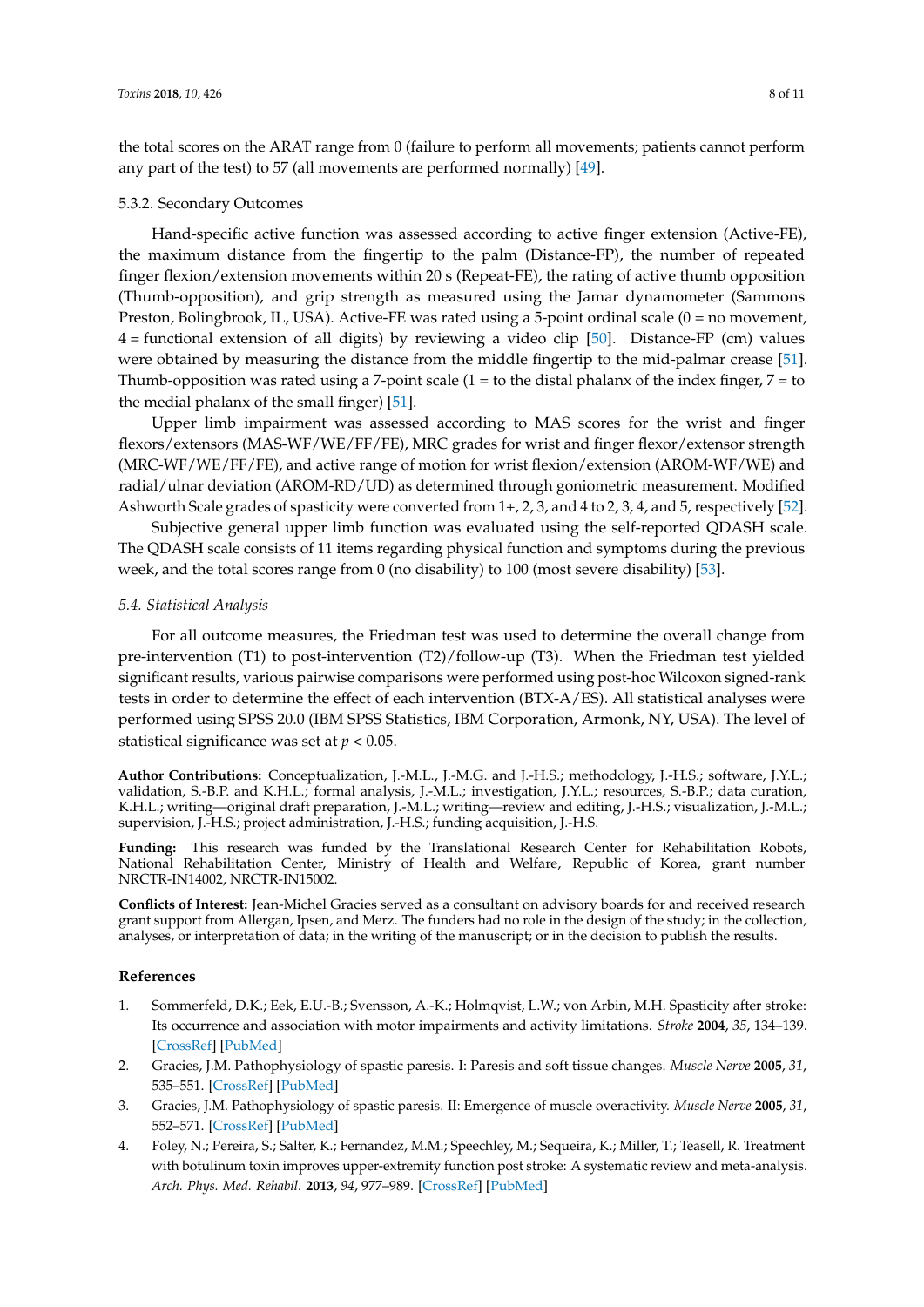- <span id="page-8-0"></span>5. Esquenazi, A.; Albanese, A.; Chancellor, M.B.; Elovic, E.; Segal, K.R.; Simpson, D.M.; Smith, C.P.; Ward, A.B. Evidence-based review and assessment of botulinum neurotoxin for the treatment of adult spasticity in the upper motor neuron syndrome. *Toxicon* **2013**, *67*, 115–128. [\[CrossRef\]](http://dx.doi.org/10.1016/j.toxicon.2012.11.025) [\[PubMed\]](http://www.ncbi.nlm.nih.gov/pubmed/23220492)
- 6. Wissel, J.; Ward, A.B.; Erztgaard, P.; Bensmail, D.; Hecht, M.J.; Lejeune, T.M.; Schnider, P. European consensus table on the use of botulinum toxin type A in adult spasticity. *J. Rehabil. Med.* **2009**, *41*, 13–25. [\[CrossRef\]](http://dx.doi.org/10.2340/16501977-0303) [\[PubMed\]](http://www.ncbi.nlm.nih.gov/pubmed/19197564)
- 7. Simpson, D.; Gracies, J.; Graham, H.; Miyasaki, J.; Naumann, M.; Russman, B.; Simpson, L.; So, Y. Assessment: Botulinum neurotoxin for the treatment of spasticity (an evidence-based review) Report of the Therapeutics and Technology Assessment Subcommittee of the American Academy of Neurology. *Neurology* **2008**, *70*, 1691–1698. [\[CrossRef\]](http://dx.doi.org/10.1212/01.wnl.0000311391.00944.c4) [\[PubMed\]](http://www.ncbi.nlm.nih.gov/pubmed/18458229)
- 8. Demetrios, M.; Khan, F.; Turner-Stokes, L.; Brand, C.; Mc-Sweeney, S. Multidisciplinary rehabilitation following botulinum toxin and other focal intramuscular treatment for post-stroke spasticity. *Cochrane Database Syst. Rev.* **2012**, *6*, 12. [\[CrossRef\]](http://dx.doi.org/10.1002/14651858.CD009689)
- <span id="page-8-1"></span>9. Simpson, D.M.; Hallett, M.; Ashman, E.J.; Comella, C.L.; Green, M.W.; Gronseth, G.S.; Armstrong, M.J.; Gloss, D.; Potrebic, S.; Jankovic, J. Practice guideline update summary: Botulinum neurotoxin for the treatment of blepharospasm, cervical dystonia, adult spasticity, and headache Report of the Guideline Development Subcommittee of the American Academy of Neurology. *Neurology* **2016**, *86*, 1818–1826. [\[CrossRef\]](http://dx.doi.org/10.1212/WNL.0000000000002560) [\[PubMed\]](http://www.ncbi.nlm.nih.gov/pubmed/27164716)
- <span id="page-8-2"></span>10. Pirazzini, M.; Rossetto, O.; Eleopra, R.; Montecucco, C. Botulinum neurotoxins: Biology, pharmacology, and toxicology. *Pharmacol. Rev.* **2017**, *69*, 200–235. [\[CrossRef\]](http://dx.doi.org/10.1124/pr.116.012658) [\[PubMed\]](http://www.ncbi.nlm.nih.gov/pubmed/28356439)
- <span id="page-8-3"></span>11. Pirazzini, M. Novel Botulinum Neurotoxins: Exploring Underneath the Iceberg Tip. *Toxins* **2018**, *10*, 190.
- <span id="page-8-4"></span>12. Hallett, M.; Albanese, A.; Dressler, D.; Segal, K.R.; Simpson, D.M.; Truong, D.; Jankovic, J. Evidence-based review and assessment of botulinum neurotoxin for the treatment of movement disorders. *Toxicon* **2013**, *67*, 94–114. [\[CrossRef\]](http://dx.doi.org/10.1016/j.toxicon.2012.12.004) [\[PubMed\]](http://www.ncbi.nlm.nih.gov/pubmed/23380701)
- <span id="page-8-5"></span>13. Naumann, M.; Dressler, D.; Hallett, M.; Jankovic, J.; Schiavo, G.; Segal, K.R.; Truong, D. Evidence-based review and assessment of botulinum neurotoxin for the treatment of secretory disorders. *Toxicon* **2013**, *67*, 141–152. [\[CrossRef\]](http://dx.doi.org/10.1016/j.toxicon.2012.10.020) [\[PubMed\]](http://www.ncbi.nlm.nih.gov/pubmed/23178324)
- <span id="page-8-6"></span>14. Shaw, L.; Rodgers, H.; Price, C.; van Wijck, F.; Shackley, P.; Steen, N.; Barnes, M.; Ford, G.; Graham, L. BoTULS: A multicentre randomised controlled trial to evaluate the clinical effectiveness and cost-effectiveness of treating upper limb spasticity due to stroke with botulinum toxin type A. *Health Technol. Assess.* **2010**, *14*, 1–113. [\[CrossRef\]](http://dx.doi.org/10.3310/hta14260) [\[PubMed\]](http://www.ncbi.nlm.nih.gov/pubmed/20515600)
- <span id="page-8-7"></span>15. Gracies, J.M.; Brashear, A.; Jech, R.; McAllister, P.; Banach, M.; Valkovic, P.; Walker, H.; Marciniak, C.; Deltombe, T.; Skoromets, A.; et al. Safety and efficacy of abobotulinumtoxinA for hemiparesis in adults with upper limb spasticity after stroke or traumatic brain injury: A double-blind randomised controlled trial. *Lancet Neurol.* **2015**, *14*, 992–1001. [\[CrossRef\]](http://dx.doi.org/10.1016/S1474-4422(15)00216-1)
- <span id="page-8-8"></span>16. Dong, Y.; Wu, T.; Hu, X.; Wang, T. Efficacy and safety of Botulinum Toxin type A for upper limb spasticity after stroke or traumatic brain injury: A systematic review with meta-analysis and trial sequential analysis. *Eur. J. Phys. Rehabil. Med.* **2016**, *53*. [\[CrossRef\]](http://dx.doi.org/10.23736/S1973-9087.16.04329-X)
- <span id="page-8-9"></span>17. Rosales, R.L.; Efendy, F.; Teleg, E.S.; Santos, M.M.D.; Rosales, M.C.; Ostrea, M.; Tanglao, M.J.; Ng, A.R. Botulinum toxin as early intervention for spasticity after stroke or non-progressive brain lesion: A meta-analysis. *J. Neurol. Sci.* **2016**, *371*, 6–14. [\[CrossRef\]](http://dx.doi.org/10.1016/j.jns.2016.10.005) [\[PubMed\]](http://www.ncbi.nlm.nih.gov/pubmed/27871449)
- <span id="page-8-10"></span>18. Mills, P.B.; Finlayson, H.; Sudol, M.; O'Connor, R. Systematic review of adjunct therapies to improve outcomes following botulinum toxin injection for treatment of limb spasticity. *Clin. Rehabil.* **2016**, *30*, 537–548. [\[CrossRef\]](http://dx.doi.org/10.1177/0269215515593783) [\[PubMed\]](http://www.ncbi.nlm.nih.gov/pubmed/26198891)
- <span id="page-8-11"></span>19. Sun, S.-F.; Hsu, C.-W.; Sun, H.-P.; Hwang, C.-W.; Yang, C.-L.; Wang, J.-L. Combined botulinum toxin type A with modified constraint-induced movement therapy for chronic stroke patients with upper extremity spasticity: A randomized controlled study. *Neurorehabil. Neural Repair* **2010**, *24*, 34–41. [\[CrossRef\]](http://dx.doi.org/10.1177/1545968309341060) [\[PubMed\]](http://www.ncbi.nlm.nih.gov/pubmed/19729582)
- <span id="page-8-12"></span>20. Meythaler, J.M.; Vogtle, L.; Brunner, R.C. A preliminary assessment of the benefits of the addition of botulinum toxin a to a conventional therapy program on the function of people with longstanding stroke. *Arch. Phys. Med. Rehabil.* **2009**, *90*, 1453–1461. [\[CrossRef\]](http://dx.doi.org/10.1016/j.apmr.2009.02.026) [\[PubMed\]](http://www.ncbi.nlm.nih.gov/pubmed/19735771)
- <span id="page-8-13"></span>21. Broeks, J.G.; Lankhorst, G.J.; Rumping, K.; Prevo, A.J. The long-term outcome of arm function after stroke: Results of a follow-up study. *Disabil. Rehabil.* **1999**, *21*, 357–364. [\[CrossRef\]](http://dx.doi.org/10.1080/096382899297459) [\[PubMed\]](http://www.ncbi.nlm.nih.gov/pubmed/10503976)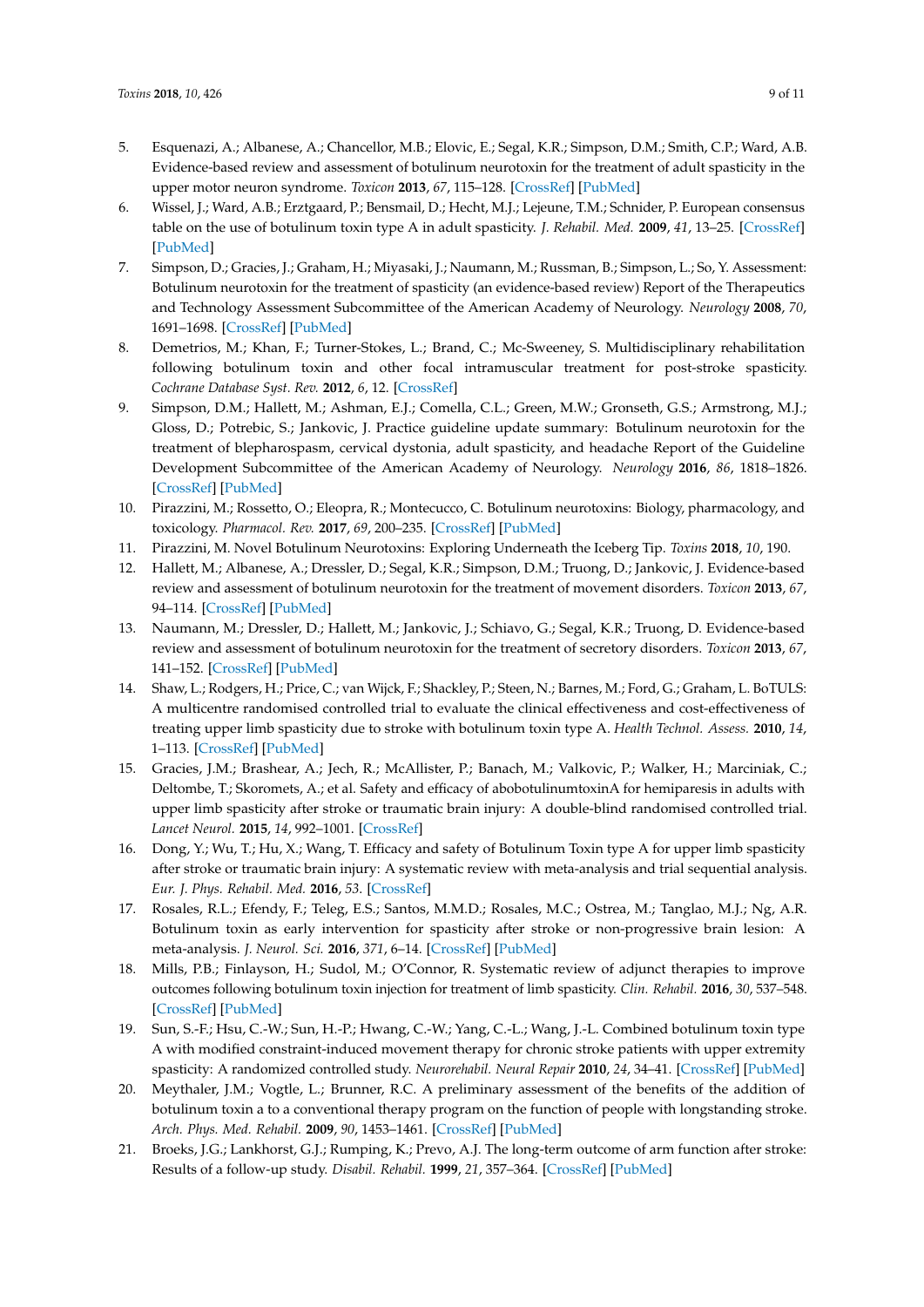- <span id="page-9-0"></span>22. Mayer, N.H.; Esquenazi, A.; Childers, M.K. Common patterns of clinical motor dysfunction. *Muscle Nerve* **1997**, *20*, 21–35. [\[CrossRef\]](http://dx.doi.org/10.1002/(SICI)1097-4598(1997)6+<21::AID-MUS4>3.0.CO;2-L)
- <span id="page-9-1"></span>23. Picelli, A.; Lobba, D.; Midiri, A.; Prandi, P.; Melotti, C.; Baldessarelli, S.; Smania, N. Botulinum toxin injection into the forearm muscles for wrist and fingers spastic overactivity in adults with chronic stroke: A randomized controlled trial comparing three injection techniques. *Clin. Rehabil.* **2014**, *28*, 232–242. [\[CrossRef\]](http://dx.doi.org/10.1177/0269215513497735) [\[PubMed\]](http://www.ncbi.nlm.nih.gov/pubmed/23945164)
- <span id="page-9-3"></span>24. Brashear, A.; Gordon, M.F.; Elovic, E.; Kassicieh, V.D.; Marciniak, C.; Do, M.; Lee, C.-H.; Jenkins, S.; Turkel, C. Intramuscular injection of botulinum toxin for the treatment of wrist and finger spasticity after a stroke. *N. Engl. J. Med.* **2002**, *347*, 395–400. [\[CrossRef\]](http://dx.doi.org/10.1056/NEJMoa011892) [\[PubMed\]](http://www.ncbi.nlm.nih.gov/pubmed/12167681)
- <span id="page-9-2"></span>25. Weber, D.J.; Skidmore, E.R.; Niyonkuru, C.; Chang, C.-L.; Huber, L.M.; Munin, M.C. Cyclic functional electrical stimulation does not enhance gains in hand grasp function when used as an adjunct to onabotulinumtoxinA and task practice therapy: A single-blind, randomized controlled pilot study. *Arch. Phys. Med. Rehabil.* **2010**, *91*, 679–686. [\[CrossRef\]](http://dx.doi.org/10.1016/j.apmr.2010.01.010) [\[PubMed\]](http://www.ncbi.nlm.nih.gov/pubmed/20434603)
- <span id="page-9-4"></span>26. Gracies, J.M.; Bayle, N.; Goldberg, S.; Simpson, D.M. Botulinum toxin type B in the spastic arm: A randomized, double-blind, placebo-controlled, preliminary study. *Arch. Phys. Med. Rehabil.* **2014**, *95*, 1303–1311. [\[CrossRef\]](http://dx.doi.org/10.1016/j.apmr.2014.03.016) [\[PubMed\]](http://www.ncbi.nlm.nih.gov/pubmed/24709034)
- <span id="page-9-5"></span>27. Billian, C.; Gorman, P.H. Upper extremity applications of functional neuromuscular stimulation. *Assist. Technol.* **1992**, *4*, 31–39. [\[CrossRef\]](http://dx.doi.org/10.1080/10400435.1992.10132190) [\[PubMed\]](http://www.ncbi.nlm.nih.gov/pubmed/10171598)
- <span id="page-9-6"></span>28. Chae, J.; Bethoux, F.; Bohinc, T.; Dobos, L.; Davis, T.; Friedl, A. Neuromuscular stimulation for upper extremity motor and functional recovery in acute hemiplegia. *Stroke* **1998**, *29*, 975–979. [\[CrossRef\]](http://dx.doi.org/10.1161/01.STR.29.5.975) [\[PubMed\]](http://www.ncbi.nlm.nih.gov/pubmed/9596245)
- <span id="page-9-7"></span>29. Simpson, D.; Alexander, D.; O'brien, C.; Tagliati, M.; Aswad, A.; Leon, J.; Gibson, J.; Mordaunt, J.; Monaghan, E. Botulinum toxin type A in the treatment of upper extremity spasticity A randomized, double-blind, placebo-controlled trial. *Neurology* **1996**, *46*, 1306. [\[CrossRef\]](http://dx.doi.org/10.1212/WNL.46.5.1306) [\[PubMed\]](http://www.ncbi.nlm.nih.gov/pubmed/8628472)
- 30. Smith, S.; Ellis, E.; White, S.; Moore, A. A double-blind placebo-controlled study of botulinum toxin in upper limb spasticity after stroke or head injury. *Clin. Rehabil.* **2000**, *14*, 5–13. [\[CrossRef\]](http://dx.doi.org/10.1191/026921500666642221) [\[PubMed\]](http://www.ncbi.nlm.nih.gov/pubmed/10688339)
- <span id="page-9-8"></span>31. Sheean, G.L. Botulinum treatment of spasticity: Why is it so difficult to show a functional benefit? *Curr. Opin. Neurol.* **2001**, *14*, 771–776. [\[CrossRef\]](http://dx.doi.org/10.1097/00019052-200112000-00015) [\[PubMed\]](http://www.ncbi.nlm.nih.gov/pubmed/11723387)
- <span id="page-9-9"></span>32. Kamper, D.; Rymer, W. Impairment of voluntary control of finger motion following stroke: Role of inappropriate muscle coactivation. *Muscle Nerve* **2001**, *24*, 673–681. [\[CrossRef\]](http://dx.doi.org/10.1002/mus.1054) [\[PubMed\]](http://www.ncbi.nlm.nih.gov/pubmed/11317278)
- <span id="page-9-10"></span>33. Li, S.; Francisco, G.E. New insights into the pathophysiology of post-stroke spasticity. *Front. Hum. Neurosci.* **2015**, *9*, 192. [\[CrossRef\]](http://dx.doi.org/10.3389/fnhum.2015.00192) [\[PubMed\]](http://www.ncbi.nlm.nih.gov/pubmed/25914638)
- <span id="page-9-11"></span>34. Picelli, A.; Baricich, A.; Cisari, C.; Paolucci, S.; Smania, N.; Sandrini, G. The Italian real-life post-stroke spasticity survey: Unmet needs in the management of spasticity with botulinum toxin type A. *Funct. Neurol.* **2017**, *32*, 89–96. [\[CrossRef\]](http://dx.doi.org/10.11138/FNeur/2017.32.2.089) [\[PubMed\]](http://www.ncbi.nlm.nih.gov/pubmed/28676142)
- <span id="page-9-12"></span>35. Simpson, D.M.; Patel, A.T.; Alfaro, A.; Ayyoub, Z.; Charles, D.; Dashtipour, K.; Esquenazi, A.; Graham, G.D.; McGuire, J.R.; Odderson, I. OnabotulinumtoxinA Injection for Poststroke Upper-Limb Spasticity: Guidance for Early Injectors from a Delphi Panel Process. *PM R* **2017**, *9*, 136–148. [\[CrossRef\]](http://dx.doi.org/10.1016/j.pmrj.2016.06.016) [\[PubMed\]](http://www.ncbi.nlm.nih.gov/pubmed/27346090)
- <span id="page-9-13"></span>36. Filippi, G.M.; Errico, P.; Santarelli, R.; Bagolini, B.; Manni, E. Botulinum A toxin effects on rat jaw muscle spindles. *Acta Oto-Laryngol.* **1993**, *113*, 400–404. [\[CrossRef\]](http://dx.doi.org/10.3109/00016489309135834)
- <span id="page-9-14"></span>37. Manni, E.; Bagolini, B.; Pettorossi, V.E.; Errico, P. Effect of botulinum toxin on extraocular muscle proprioception. *Doc. Ophthalmol.* **1989**, *72*, 189–198. [\[CrossRef\]](http://dx.doi.org/10.1007/BF00156709) [\[PubMed\]](http://www.ncbi.nlm.nih.gov/pubmed/2583000)
- <span id="page-9-15"></span>38. Wöber, C.; Schnider, P.; Steinhoff, N.; Trattnig, S.; Zebenholzer, K.; Auff, E. Posturographic findings in patients with idiopathic cervical dystonia before and after local injections with botulinum toxin. *Eur. Neurol.* **1999**, *41*, 194–200. [\[CrossRef\]](http://dx.doi.org/10.1159/000008050) [\[PubMed\]](http://www.ncbi.nlm.nih.gov/pubmed/10343149)
- <span id="page-9-16"></span>39. Kaňovský, P.; Rosales, R.L. Debunking the pathophysiological puzzle of dystonia–with special reference to botulinum toxin therapy. *Parkinsonism Relat. Disord.* **2011**, *17*, S11–S14. [\[CrossRef\]](http://dx.doi.org/10.1016/j.parkreldis.2011.06.018) [\[PubMed\]](http://www.ncbi.nlm.nih.gov/pubmed/21999889)
- <span id="page-9-17"></span>40. Veverka, T.; Hluštík, P.; Hok, P.; Otruba, P.; Zapletalová, J.; Tüdös, Z.; Krobot, A.; Kaňovský, P. Sensorimotor modulation by botulinum toxin A in post-stroke arm spasticity: Passive hand movement. *J. Neurol. Sci.* **2016**, *362*, 14–20. [\[CrossRef\]](http://dx.doi.org/10.1016/j.jns.2015.12.049) [\[PubMed\]](http://www.ncbi.nlm.nih.gov/pubmed/26944111)
- <span id="page-9-18"></span>41. Dresel, C.; Bayer, F.; Castrop, F.; Rimpau, C.; Zimmer, C.; Haslinger, B. Botulinum toxin modulates basal ganglia but not deficient somatosensory activation in orofacial dystonia. *Mov. Disord.* **2011**, *26*, 1496–1502. [\[CrossRef\]](http://dx.doi.org/10.1002/mds.23497) [\[PubMed\]](http://www.ncbi.nlm.nih.gov/pubmed/21604301)